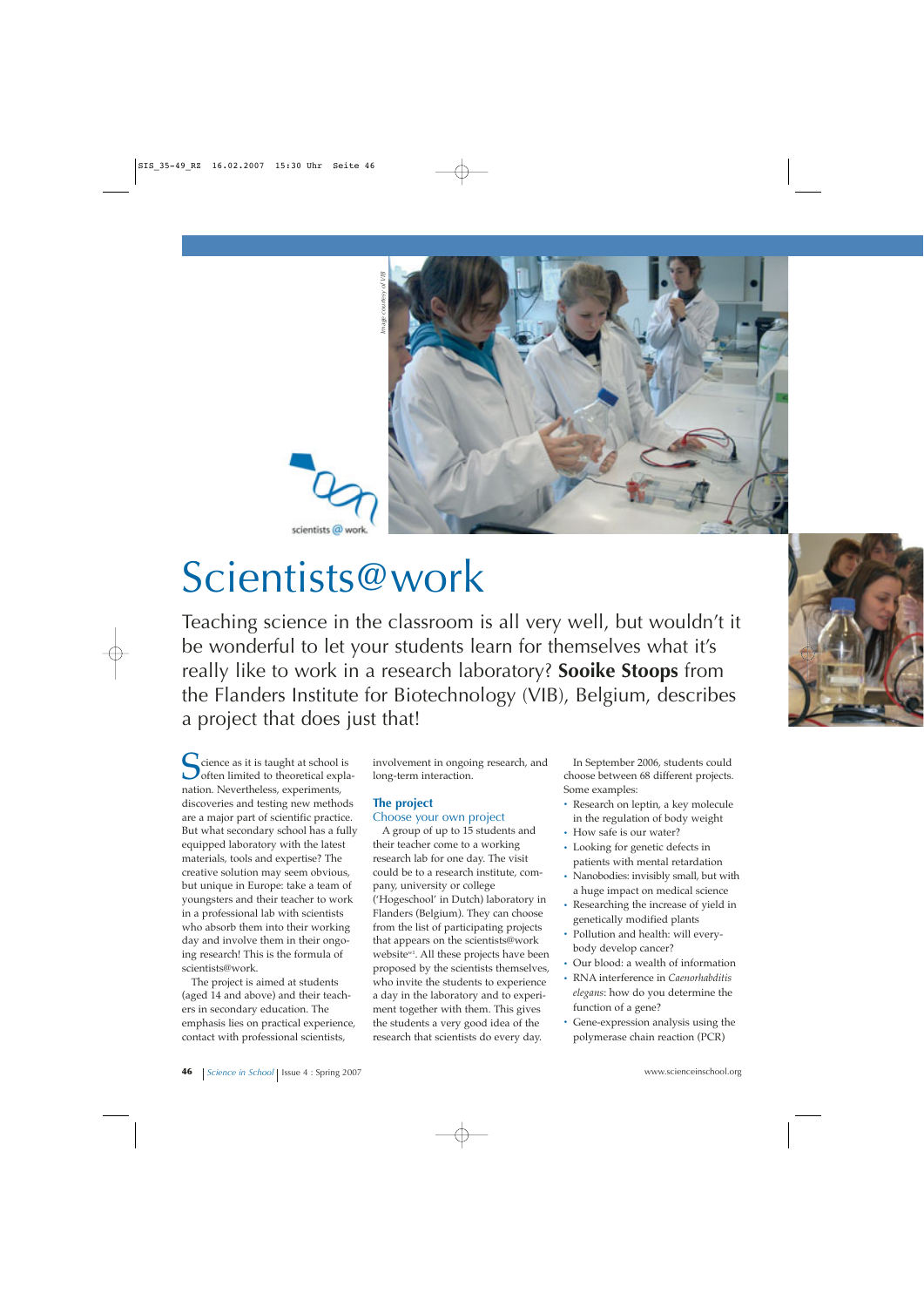BACKGROUND **BACKGROUND**

# **Scientists@work in figures**

The project started in 2003-2004 with 37 scientists supervising 79 teams (about 800 students). Since then, scientists@work has grown and in the fourth round (2006-2007), 181 scientists offered 181 teams (almost 2000 students) a day in the lab.

From the two last rounds, it is clear that scientists@work is now a fixture in the world of biology education in Flanders.



- **·** Zebrafish genetics: looking for new cancer therapies
- **·** What can we learn from fly brains? Something about our own brain?

The diversity of the topics gives every group the opportunity to pick a project that is really of interest to them. Some of the projects submerge the students in the latest technologies, such as gene therapy, RNA interference and nanobodies.

The projects are then assigned to the different participating teams.

#### A day in the lab

Enthusiastic scientists show the tricks of the trade to 14- to 18-year-old students and guide them through their first steps in scientific research. They conduct experiments together that the scientists normally use for

their daily work. These life-science experiments differ from project to project, depending on the topic. Some techniques may appear in several projects, like PCR, ELISA (enzymelinked immunosorbent assay), DNA electrophoresis, and so forth. The guiding scientists tell the youngsters about what their lab is working on and about their own projects in particular. Often, a guided tour follows.

#### A written report

Afterwards, the students are obliged to submit a report on their experimental work to VIB, the organisers of scientists@work. In this final project from the entire group, the students have to place their work in a social context and in the context of previous and ongoing research in the field.

The youngsters often work for weeks on the final report. Sometimes they renew contact with their host scientists for additional information and they search the Internet for examples or for leads to further research. We also encourage them to contact foreign scientists who are conducting similar research. The scientists@work websitew1 presents brief biographies of scientists who are willing to give students background information on different research topics. Once their report is submitted to VIB, the teams automatically participate in the competition.

#### The final event

A jury selects the 10 best reports. All jury members have a scientific background and are actively engaged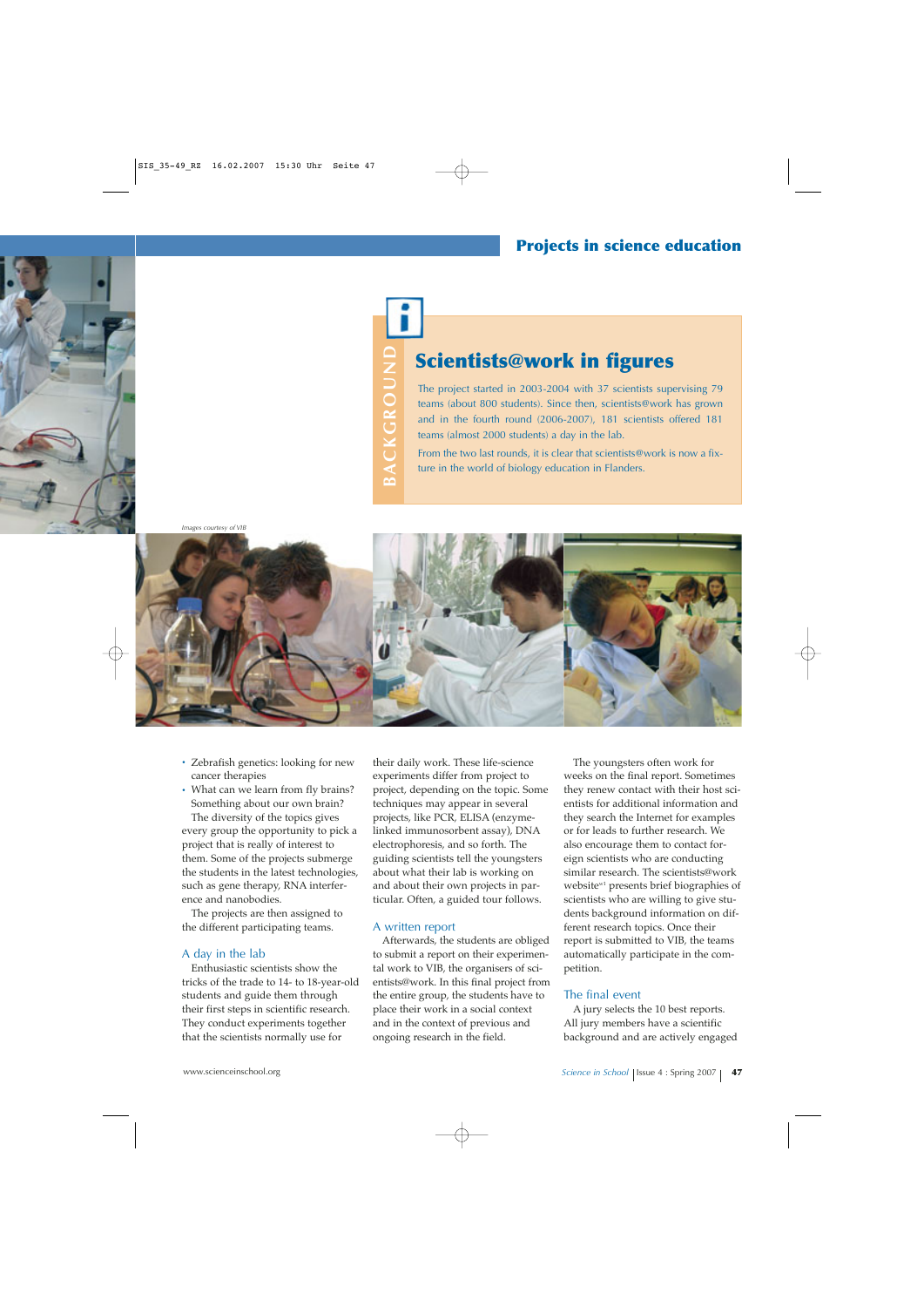## **Case study**

Twenty-four enthusiastic youngsters and their science teachers, from the Heilige Familie school in Sint Niklaas, were invited to Bayer CropSciences in Astene (near Ghent, Belgium) for a scientists@work project related to RNA interference: 'how can we switch off genes?'.

The host scientists prepared a very good introductory slide show explaining the principles of RNA interference and introducing the experiments for the afternoon. We heard some information on what a company like Bayer CropScience is actually doing. For the practical work the students were divided into two groups: 12 students in the laboratory ran their first 'gel' ever to isolate DNA and RNA from tobacco leaves, and the other 12 students gathered in the greenhouse to count phenotypes of cold tolerance, male sterility and so forth. The scientists from the company were very helpful in answering all our questions and the exchange of experiences of both groups was stimulating as well.

In the days and weeks to follow, students and teachers worked hard to put their experiences on paper. No wonder we were all so excited when our work was listed in the top 10 of all scientists@work experiences. Lots of stressed moments followed preparing the slide show and no less during the presentation and the jury's questions, but we did it: we finally ended up as number one! What a great experience and definitely a perfect way to get an impression of 'reallife' scientists. Some of us just needed this last push to become convinced of our choice to continue into science.

*Lieve Ongena, teacher*

in science and science education, whether as teachers, scientists or science communicators. They judge the reports on scientific accuracy and clarity. They also pay attention to the level of effort made by the class: is it a report in the students' own words, or did they copy and paste the information from another source?

The 10 chosen laureates present their work at a final event in the impressive Aula of Ghent University. The scientists who have been guiding the students introduce their team to the public. Each team presents a poster about its project in the exhibition area. In addition, they have seven minutes to present their project with the aid of a brief PowerPoint presentation, and then respond to questions

from the jury. This professional jury selects three winners from the 10 finalists.

#### Prizes

All the participants of scientists@work receive a memento of a handy rucksack. In addition, the three winning groups receive wonderful prizes: first prize is a five-day trip to Ireland, second prize is a two-day trip to the Ardennes in Belgium, and third prize is a voucher for books or CDs. Both prize trips include a visit to a biotechnological company or research institute.

#### **The secret of success**

The success of the initiative lies in the combination of two major components: hands-on experience in a lab, and a contest. The competition motivates the youngsters to participate and to do their utmost. For many students, this added motivation is all it takes to get them involved, whereas the chance to use high-tech equipment provides an initial fascination for others.

After the experience in the lab, the students discuss their experiments and ideas with each other, the teacher, and the supervising scientists, arriving (without necessarily realising it) at scientific analysis. This proves to be a very strong motivational experience, stimulating interest in science in young people in a way that is very hard to achieve in a normal classroom situation.

Scientists@work is not only an instructive experience for the youngsters, but also an excellent way to fill teachers and scientist supervisors with enthusiasm. The teachers see it as an ideal way to attend a training session (an opportunity that is not often available to them). And the scientists are impressed by the interest and motivation of the groups that visit them.